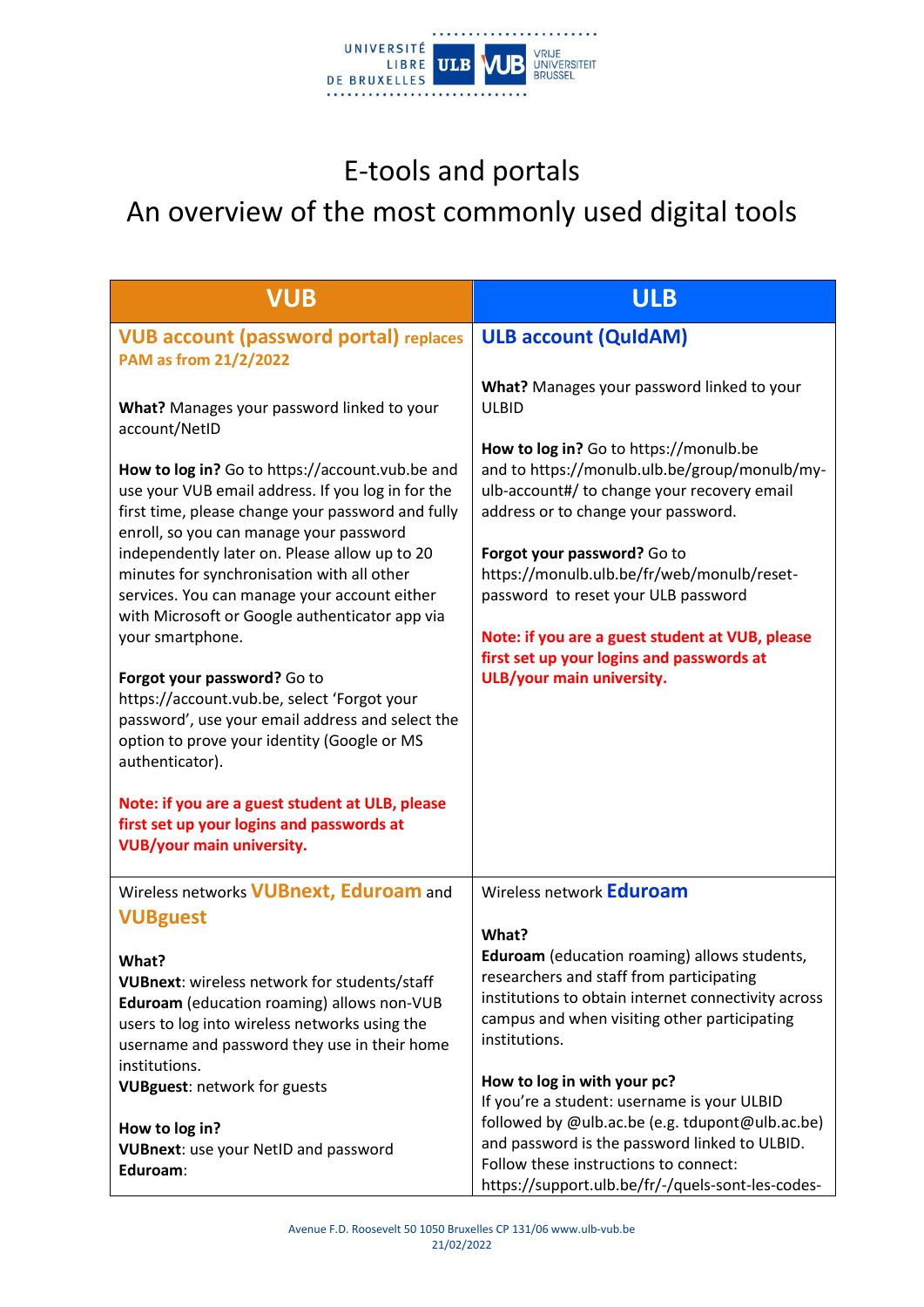

| If you are a VUB student: log in with<br>firstname.lastname@vub.be and NetID<br>password; If you are a non-VUB student: use your<br>Eduroam identity and password as defined by<br>your home institution.<br><b>VUBguest: contact Service Now</b><br>https://vub.service-now.com/sp/ to request<br>access. | d-acces-au-wifi-/4.9<br>If you're a guest: follow<br>https://www.guestroam.be/ and fill out the form,<br>including your contact at ULB (person you are<br>visiting). Select ULB and then ResULB or the<br>faculty you are visiting. The wifi code will be sent<br>straight to your laptop after validation of your<br>mail/phone number and approval.                                                                           |
|------------------------------------------------------------------------------------------------------------------------------------------------------------------------------------------------------------------------------------------------------------------------------------------------------------|---------------------------------------------------------------------------------------------------------------------------------------------------------------------------------------------------------------------------------------------------------------------------------------------------------------------------------------------------------------------------------------------------------------------------------|
|                                                                                                                                                                                                                                                                                                            | How to log in with your smartphone/tablet or<br><b>Macbook?</b>                                                                                                                                                                                                                                                                                                                                                                 |
|                                                                                                                                                                                                                                                                                                            | For Android: see<br>https://support.ulb.be/fr/web/support/-/je-<br>souhaite-me-connecter-au-wifi-eduroam-avec-<br>un-appareil-android-smartphone-/-tablette-<br>comment-faire-<br>For Iphone: see<br>https://support.ulb.be/fr/web/support/-<br>/comment-se-connecter-au-wifi-eduroam-avec-<br>mon-iphone-<br>For Macbook, see<br>https://support.ulb.be/fr/web/support/-/how-to-<br>connect-with-eduroam-wifi-with-my-macbook- |
| <b>Microsoft 365</b>                                                                                                                                                                                                                                                                                       | <b>Microsoft 365</b>                                                                                                                                                                                                                                                                                                                                                                                                            |
| What? Gives you access to your official VUB<br>email and Office software like Word, Excel,<br>PowerPoint, OneDrive, Outlook and Teams.                                                                                                                                                                     | What? Gives you access to your official ULB email<br>and Office software like Word, Excel, PowerPoint,<br>OneDrive, Outlook and Teams.                                                                                                                                                                                                                                                                                          |
| How to log in? Go to https://www.office.com<br>and log in with your VUB email address<br>(firstname.lastname@vub.be) and password.                                                                                                                                                                         | How to log in? Go to https://www.office.com and<br>log in with your ULB email address and Microsoft<br>365 password (defined in MS 365 or sent to you<br>by email).                                                                                                                                                                                                                                                             |
| Forgot your MS 365 password?<br>See VUB Account (replaces PAM as from<br>8/2/2022                                                                                                                                                                                                                          | Forgot your MS 365 login or password? Go to<br>https://support.ulb.be/group/support/office365-<br>new-codes-request. Use your ULBID and the<br>related password to log in.                                                                                                                                                                                                                                                      |
| <b>Teams</b>                                                                                                                                                                                                                                                                                               | <b>Teams</b>                                                                                                                                                                                                                                                                                                                                                                                                                    |
| <b>What?</b> A communication and collaboration<br>platform that combines chat capabilities, video<br>conferencing, file storage, and integration with<br>many other Microsoft 365 apps.                                                                                                                    | <b>What?</b> A communication and collaboration<br>platform that combines chat capabilities, video<br>conferencing, file storage, and integration with<br>many other Microsoft 365 apps.                                                                                                                                                                                                                                         |
| How to log in? Go to<br>https://teams.microsoft.com and log in with your<br>VUB email address (firstname.lastname@vub.be)<br>and password. Alternatively, go through the                                                                                                                                   | How to log in? Go to<br>https://teams.microsoft.com and log in with your<br>ULB email address (firstname.lastname@ulb.be)<br>and Microsoft 365 password. Alternatively, go                                                                                                                                                                                                                                                      |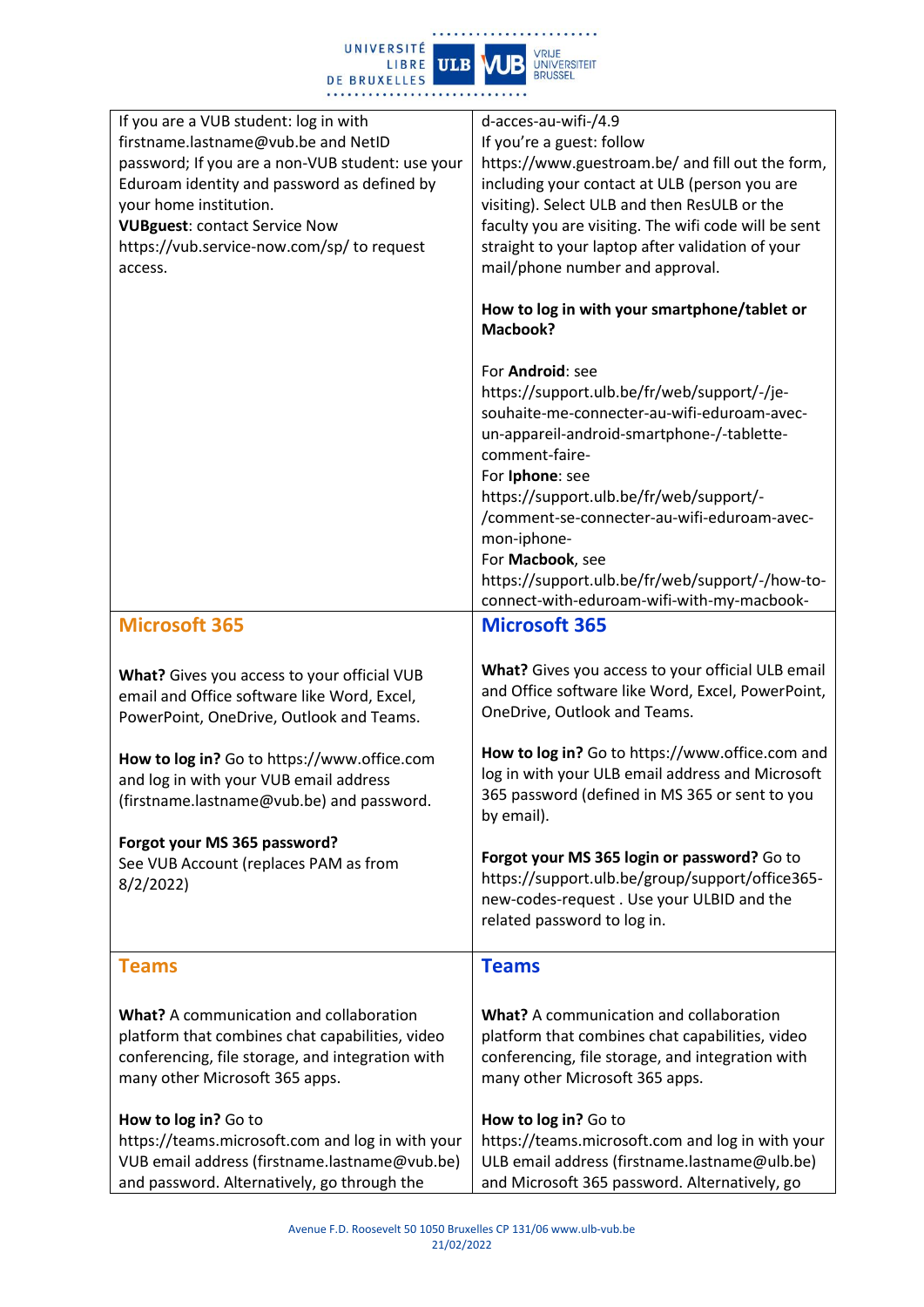

| Microsoft 365 link https://www.office.com and<br>select the Teams icon in the Applications bar on                                                                                                                                                                                                                                                                                                                                                                                                                                                                               | through the Microsoft 365 link<br>https://www.office.com and select the Teams                                                                                                                                                                                                                                                                                                                                                                                                                                                                                                                                                                                |
|---------------------------------------------------------------------------------------------------------------------------------------------------------------------------------------------------------------------------------------------------------------------------------------------------------------------------------------------------------------------------------------------------------------------------------------------------------------------------------------------------------------------------------------------------------------------------------|--------------------------------------------------------------------------------------------------------------------------------------------------------------------------------------------------------------------------------------------------------------------------------------------------------------------------------------------------------------------------------------------------------------------------------------------------------------------------------------------------------------------------------------------------------------------------------------------------------------------------------------------------------------|
| the left.                                                                                                                                                                                                                                                                                                                                                                                                                                                                                                                                                                       | icon in the Applications bar on the left.                                                                                                                                                                                                                                                                                                                                                                                                                                                                                                                                                                                                                    |
| Forgot your MS 365 password?<br>See VUB Account (replaces PAM as from<br>8/2/2022                                                                                                                                                                                                                                                                                                                                                                                                                                                                                               | Forgot your MS 365 login or password? Go to<br>https://support.ulb.be/group/support/office365-<br>new-codes-request. Use your ULBID and the<br>related password to log in.                                                                                                                                                                                                                                                                                                                                                                                                                                                                                   |
| <b>Cali - Student SelfService</b>                                                                                                                                                                                                                                                                                                                                                                                                                                                                                                                                               | <b>MonULB</b>                                                                                                                                                                                                                                                                                                                                                                                                                                                                                                                                                                                                                                                |
| What? administration tool where you can<br>manage and supervise your personal<br>administration:<br>Manage your personal information (address,<br>phone, email, etc.);<br>Check the status of your payments;<br>Register or cancel courses;<br>Re-enroll for your programme;<br>Apply for another VUB programme;<br>View your grades and download an official<br>transcript of records<br>How to log in? go to https://cali.vub.be and log in<br>with your VUB email address<br>(firstname.lastname@vub.be) and password. If<br>this does not work, try to log in with your VUB | What? administration tool<br>As a candidate, you can submit and follow up on<br>your application (My application) and register for<br>admission to exams (My registrations to exams).<br>Once your registration has been validated,<br>MonULB becomes a custom home page where<br>you can supervise your administration, follow live<br>announcements by your Faculty and ULB, check<br>your university emails, receive your exam grades<br>and deliberation results, download your student<br>card and certificates etc.<br>How to log in? Go to https://monulb.ulb.be and<br>use your ULBID and password<br>Note: if you don't log in to MonULB, you won't |
| NetID and password.                                                                                                                                                                                                                                                                                                                                                                                                                                                                                                                                                             | be able to log into UV either, so please don't<br>skip this step.                                                                                                                                                                                                                                                                                                                                                                                                                                                                                                                                                                                            |
| <b>Canvas</b>                                                                                                                                                                                                                                                                                                                                                                                                                                                                                                                                                                   | <b>UV - Université Virtuelle</b>                                                                                                                                                                                                                                                                                                                                                                                                                                                                                                                                                                                                                             |
| What? The digital learning platform where<br>professors publish announcements and study<br>material and you can communicate with fellow<br>students and professors.<br>Note: your courses appear in Canvas, but official<br>course registration must be done through Cali.                                                                                                                                                                                                                                                                                                      | What? The official virtual campus and learning<br>platform of ULB, where teachers post course<br>material, organise online activities and<br>communicate with their students.<br>How to log in? Go to https://uv.ulb.ac.be/login                                                                                                                                                                                                                                                                                                                                                                                                                             |
| How to log in? Go to canvas.vub.be and log in                                                                                                                                                                                                                                                                                                                                                                                                                                                                                                                                   | and fill in your ULBID and password                                                                                                                                                                                                                                                                                                                                                                                                                                                                                                                                                                                                                          |
| with your VUB email address<br>(firstname.lastname@vub.be) and password.                                                                                                                                                                                                                                                                                                                                                                                                                                                                                                        |                                                                                                                                                                                                                                                                                                                                                                                                                                                                                                                                                                                                                                                              |
| <b>Pointcarré</b>                                                                                                                                                                                                                                                                                                                                                                                                                                                                                                                                                               |                                                                                                                                                                                                                                                                                                                                                                                                                                                                                                                                                                                                                                                              |
| What? Tool used by both students and staff to<br>book a timeslot for oral exams.                                                                                                                                                                                                                                                                                                                                                                                                                                                                                                |                                                                                                                                                                                                                                                                                                                                                                                                                                                                                                                                                                                                                                                              |
| How to log in? Go to Canvas and select your<br>course. Under 'Announcements' you'll see a link                                                                                                                                                                                                                                                                                                                                                                                                                                                                                  |                                                                                                                                                                                                                                                                                                                                                                                                                                                                                                                                                                                                                                                              |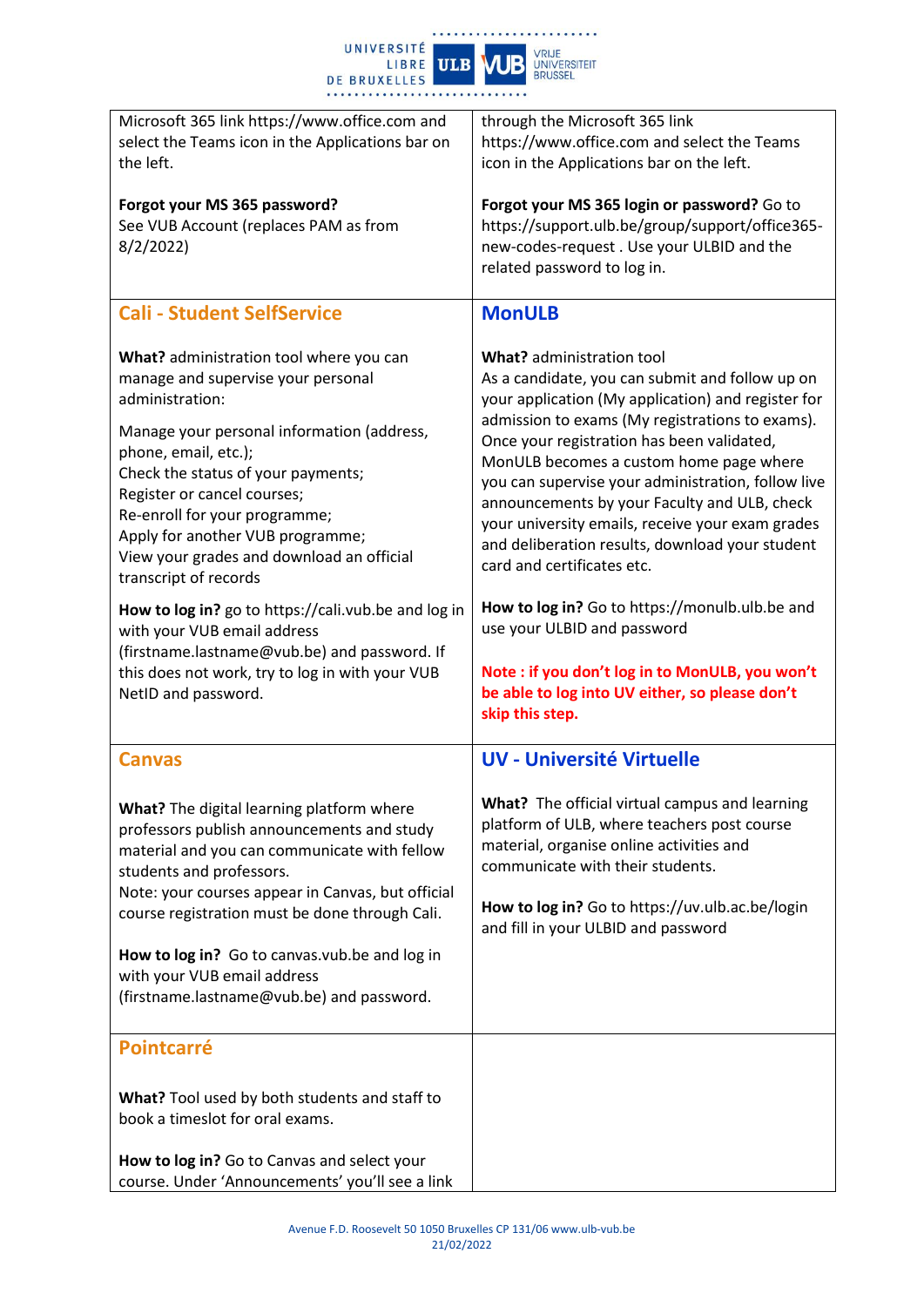

| to the appointments list. Click on the link and<br>login with firstname.lastname@vub.be                                                                                                                                                                                                                                                                                     |                                                                                                                                                                                                                                                                                 |
|-----------------------------------------------------------------------------------------------------------------------------------------------------------------------------------------------------------------------------------------------------------------------------------------------------------------------------------------------------------------------------|---------------------------------------------------------------------------------------------------------------------------------------------------------------------------------------------------------------------------------------------------------------------------------|
| <b>Timetables and exam schedules</b>                                                                                                                                                                                                                                                                                                                                        | Horaires ULB (new link as from 1/9/2021)                                                                                                                                                                                                                                        |
| What? Allows you to check the timetables for<br>student groups or for courses, and the exam<br>schedules per faculty.<br>How to log in? Go to<br>https://student.vub.be/en/timetables-and-exam-<br>schedules#timetable to check the timetables, and<br>to https://student.vub.be/en/timetables-and-<br>exam-schedules#exam-schedule to check the<br>exam schedules.         | What? The entry point for the courses and<br>examinations timetables.<br>How to log in? Go to http://ulb.be/horaires and<br>select the category that meets your situation to<br>access your schedules.                                                                          |
| <b>iCalendar</b><br>What? Enables you to keep a clear overview of<br>your courses (elective and compulsory),<br>deadlines for assignments and tests (imported<br>from Canvas) AND your personal agenda.<br>How? Go to<br>https://student.vub.be/sites/vub/files/icalendar_<br>manual_en.pdf and follow the instructions to<br>import your timetable into the O365 calendar. |                                                                                                                                                                                                                                                                                 |
| <b>Library tools</b>                                                                                                                                                                                                                                                                                                                                                        | <b>Library tools</b>                                                                                                                                                                                                                                                            |
| <b>Affluence</b><br>What? Library app which displays the libraries'<br>location, opening hours, as well as their<br>occupancy rate. You can book yourself a seat<br>(compulsory in covid times).                                                                                                                                                                            | <b>Affluence</b><br>What? Library app which displays the libraries'<br>location, opening hours, as well as their<br>occupancy rate. You can book yourself a seat<br>(compulsory in covid times).                                                                                |
| How to log in? Go to<br>https://affluences.com/centrale-Bibliotheek-VUB<br>or https://affluences.com/medische-bibliotheek-<br>vub and book a slot, using your VUB email<br>address firstname.lastname@vub.be<br><b>EZProxy</b>                                                                                                                                              | How to log in? Pick your ULB library and go to<br>https://affluences.com/ulb-bsh<br>https://affluences.com/ulb-bst<br>https://affluences.com/ulb-bss<br>https://affluences.com/ulb-bib-de-droit<br>https://affluences.com/ulb-bib-darchi<br>https://affluences.com/ulb-archives |
| What? Library interface; allows you to consult<br>electronic resources when you're off campus<br>How to log in? Go to https://biblio.vub.ac.be,<br>search for the resource you want to consult,                                                                                                                                                                             | <b>EZProxy</b><br>What? Library interface; allows you to consult<br>electronic resources when you're off campus                                                                                                                                                                 |
| check in V link at the right if an electronic version<br>exists; if it does, you get to the EZProxy screen                                                                                                                                                                                                                                                                  | How to log in? Go to<br>https://bib.ulb.be/fr/services/ezproxy and use                                                                                                                                                                                                          |